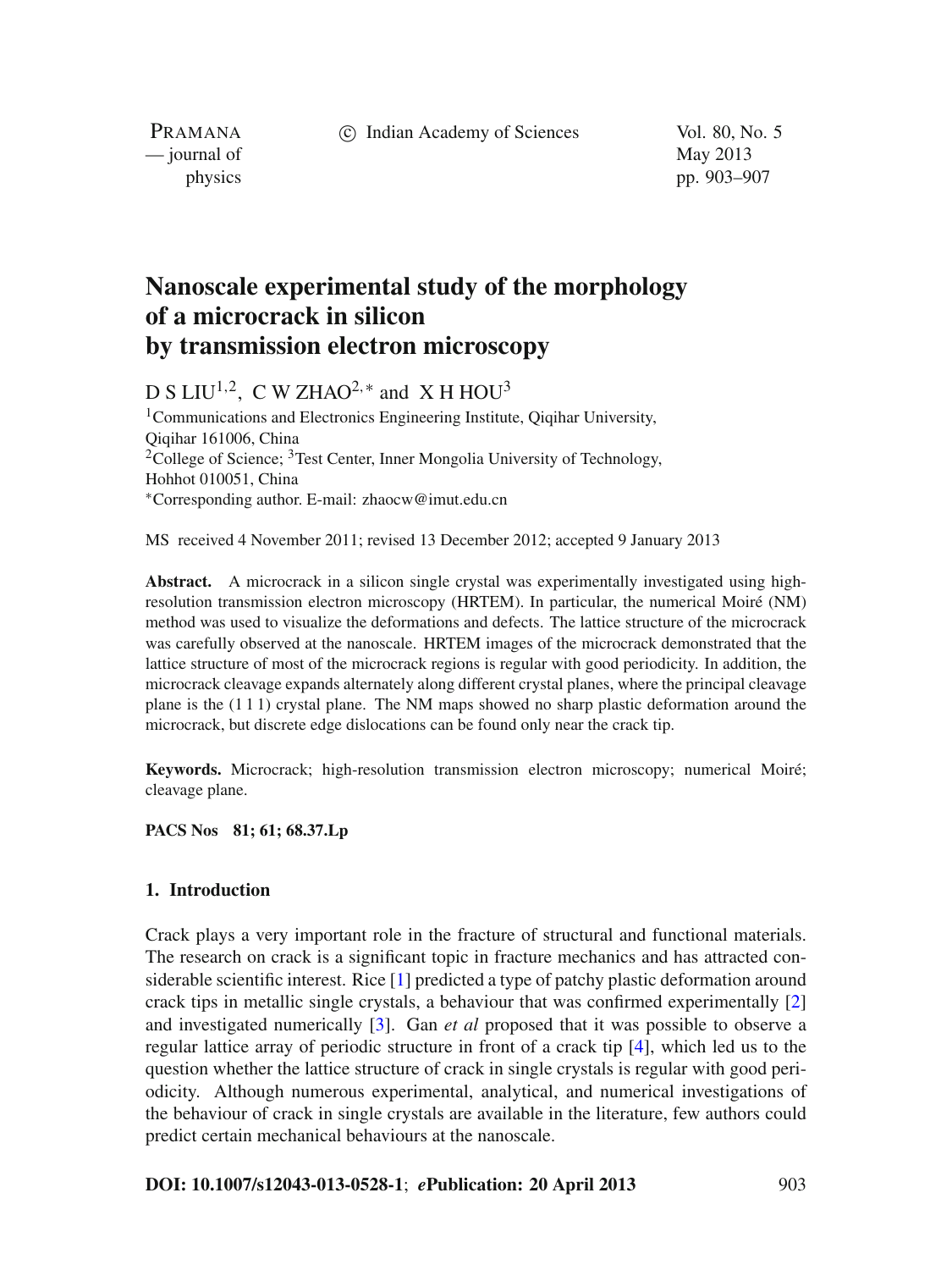#### *D S Liu, C W Zhao and X H Hou*

Recently, high-resolution transmission electron microscopy (HRTEM) has become a powerful characterization and metrology tool for solid materials at the nanoscale [\[5](#page-4-4)]. Many experimental methods for measuring deformation have also been developed and applied at the nanometre scale. The nano-Moiré method is used to measure deformation up to 0.1 nm [\[6\]](#page-4-5). The scanning Moiré method [\[7](#page-4-6)] is developed and applied for measuring the deformation at the nanometre scale. Geometric phase analysis (GPA) [\[8\]](#page-4-7) and numerical Moiré (NM) [\[9](#page-4-8)[,10\]](#page-4-9), two recently developed techniques that are high-accuracy nanoscale deformation field measurement methods, are sensitive to small displacements of lattice fringes in HRTEM images. HRTEM and GPA have been applied to a wide variety of systems such as dislocation [\[11](#page-4-10)], nanoparticles [\[12](#page-4-11)] and low-angle grain boundaries [\[13](#page-4-12)]. In the present paper, we present a nanoscale experimental study of a microcrack in silicon using TEM and the NM derived from the GPA.

#### **2. Experimental method**

The experimental sample was the silicon single crystal. The TEM sample was prepared for cross-sectional imaging along the [1 1 0] direction using standard techniques involving mechanical grinding followed by ion milling [\[14](#page-4-13)]. For brittle materials such as silicon single crystal, many microcracks could be formed in this process. However, there were very few cracks that were suitable for HRTEM observation. A crack whose tip is in the thin area of the TEM sample may be ideal for HRTEM observation. The HRTEM experiment was performed using a JEM-2010 TEM at an acceleration voltage of 200 kV. Images were recorded on a Gatan  $1024 \times 1024$  slow-scan CCD camera and processed using the software GPA Phase, developed in the Gatan Digital Micrograph environment.

## **3. Results and discussion**

A bright-field TEM image of the examined microcrack is depicted in figure [1.](#page-2-0) The observed orientation is [11 0]. The HRTEM images of regions A–C in figure [1](#page-2-0) are shown in figures [2a](#page-2-1), [3a](#page-3-0) and [3b](#page-3-0), respectively. Figure [2a](#page-2-1) depicts the lattice structure of the crack tip (region A from figure [1\)](#page-2-0). The area of the observed crack tip is 17.8 nm  $\times$  17.8 nm. The figure shows that the lattice structure of the area is regular and has good periodicity. Through careful observation, however, a few deformation and defects can be found.

Figure [2b](#page-2-1) shows a Fourier transform of the HRTEM image (depicted in figure [2a](#page-2-1)). Geometric phase images were calculated for the two sets of {111} lattice fringes using Gaussian masks. These images are shown in figures [2c](#page-2-1) and [2d](#page-2-1), respectively. To visualize this arrangement, two NM images have been calculated using a magnification factor of three. The results are shown in figures [2e](#page-2-1) and [2f](#page-2-1). The Moiré pattern acts as a lens which magnifies both lattice spacing and deformation. We can observe that the distance between (111) crystal planes is larger at the crack tip, which shows that the crack extension probability along the (111) crystal planes is the biggest. No sharp plastic deformation can be found at the crack tip area, though discrete edge dislocations can be found near the crack tip.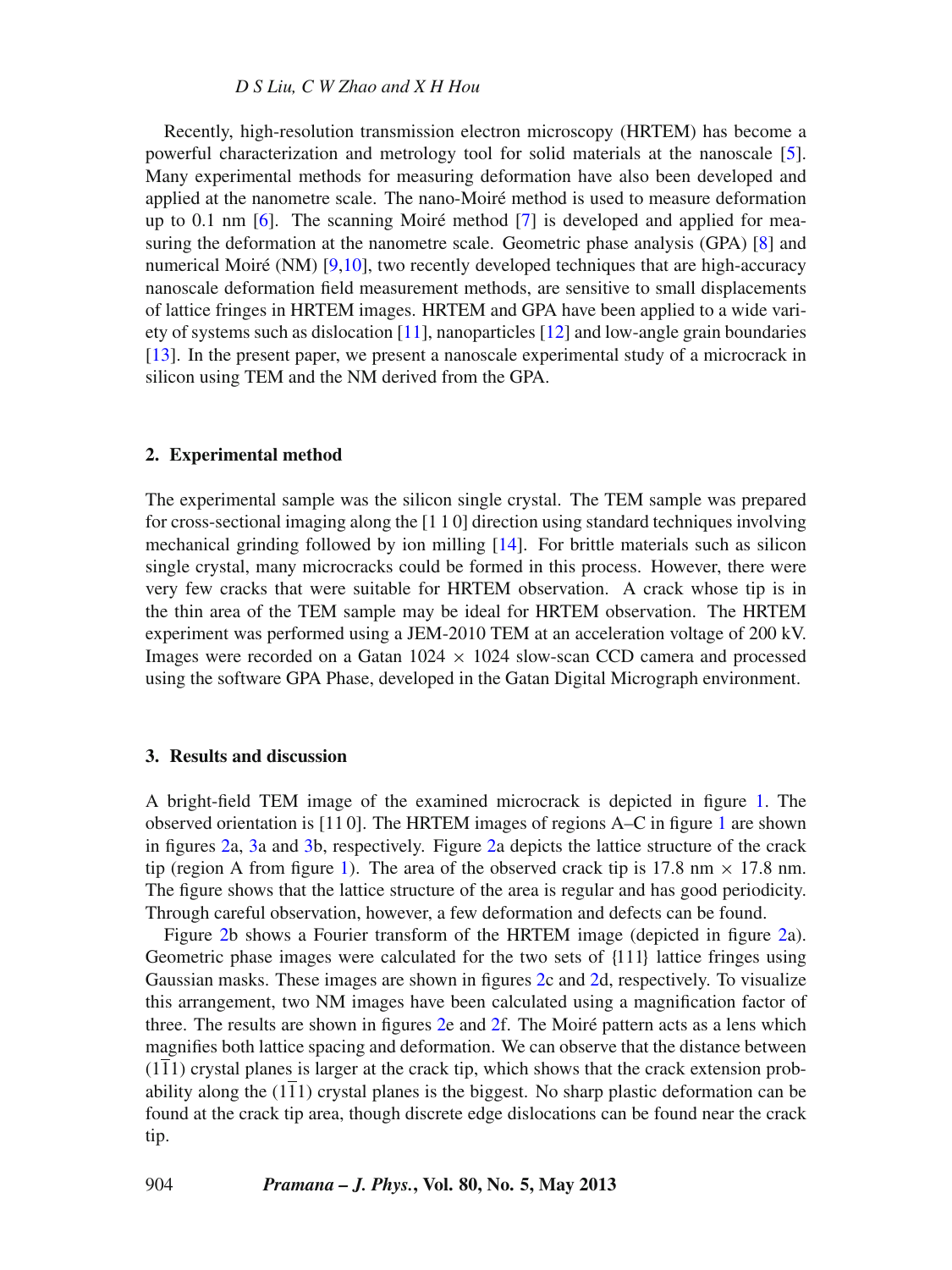*Morphology of a microcrack in silicon*

<span id="page-2-0"></span>

Figure 1. Bright-field TEM image of a microcrack in silicon in the [1 1 0] orientation.

<span id="page-2-1"></span>

**Figure 2.** NM analysis of the crack tip area: (**a**) HRTEM image of the crack tip area (region A from figure [1\)](#page-2-0); (**b**) Fourier transform image of the image (**a**); (**c**) phase image of (1 $\overline{11}$ ) lattice fringes; (**d**) phase image of (1 $\overline{11}$ ) lattice fringes. Colour range  $-\pi$  to  $\pi$  rad; (**e**) NM image calculated from (1  $\overline{1}$  1) phase image; (**f**) NM image calculated from  $(1\overline{1}\overline{1})$  phase image.

*Pramana – J. Phys.***, Vol. 80, No. 5, May 2013** 905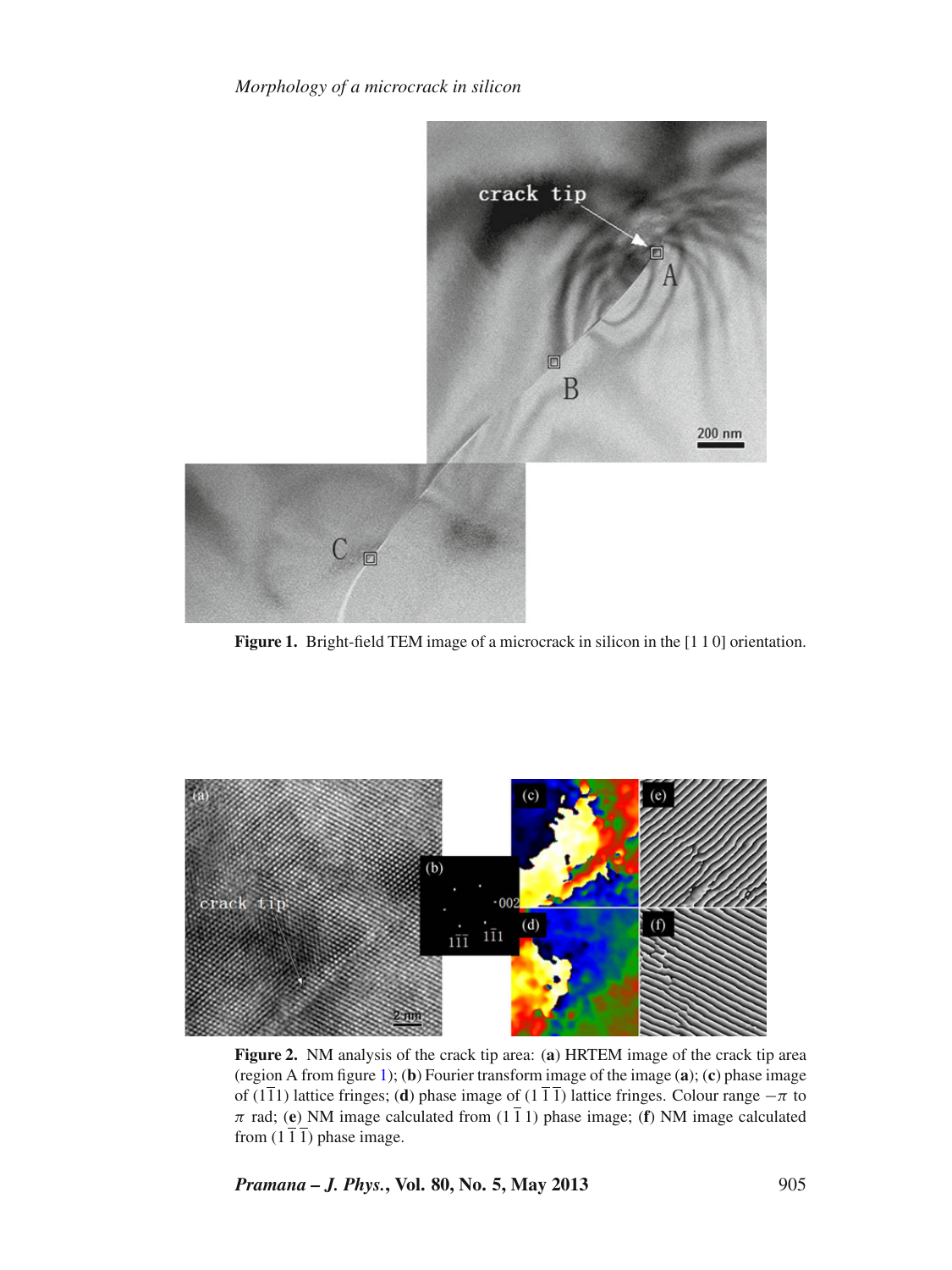<span id="page-3-0"></span>

**Figure 3.** HRTEM images of the microcrack: (**a**) high-resolution image of the middle of the microcrack (region B from figure [1\)](#page-2-0); (**b**) high-resolution image of the opening area of the microcrack (region C from figure [1\)](#page-2-0).

Figure [3a](#page-3-0) depicts the lattice structure at the middle of the microcrack (region B of figure [1\)](#page-2-0). Only a two-dimensional HRTEM image of one side of the microcrack was obtained because the two sides of the microcrack were not on the same plane. The size of the observed area is 17.8 nm  $\times$  17.8 nm. From this figure, it can be observed that the lattice structure contained therein is regular and has good periodicity. The crack cleavage expands alternately along the  $(1\bar{1}1)$  and  $(\bar{1}11)$  crystal planes, while the principal cleavage plane is in the  $(1\bar{1}1)$  crystal plane. We attempted to measure the deformation of the entire field by the NM method. However, the measurement result shows that there are no observable deformations or defects in the area.

Figure [3b](#page-3-0) depicts the lattice structure at the opening area of the microcrack (region C from figure [1\)](#page-2-0). Only a two-dimensional HRTEM image of one side of the microcrack was obtained because the two sides of the microcrack were still not on the same plane. That is, the zone axis of the right side was not parallel to the [1 1 0] orientation of the left side. The size of the observed area is 17.8 nm  $\times$  17.8 nm. From this figure, we can also observe some amorphous phase content in the crack body, which may have been formed during ion milling of sample preparation [\[14\]](#page-4-13). Meanwhile, the lattice structure is still regular and has good periodicity. There are no observable deformations and defects in the area. The crack cleavage expands alternately along the  $(1\bar{1}1), (\bar{1}11)$  and  $(0\bar{0}2)$  crystal planes, while the principal cleavage plane is in the  $(1 1 1)$  crystal plane.

#### **4. Conclusion**

TEM and NM were employed to study the morphology of a microcrack in silicon. HRTEM images of the microcrack confirmed that the lattice structure of most of the microcrack regions was regular with good periodicity. The investigated microcrack was observed to have cleavage expanding alternately along different crystal planes, while the principal cleavage plane was the (1 1 1) crystal plane. The NM images of the microcrack